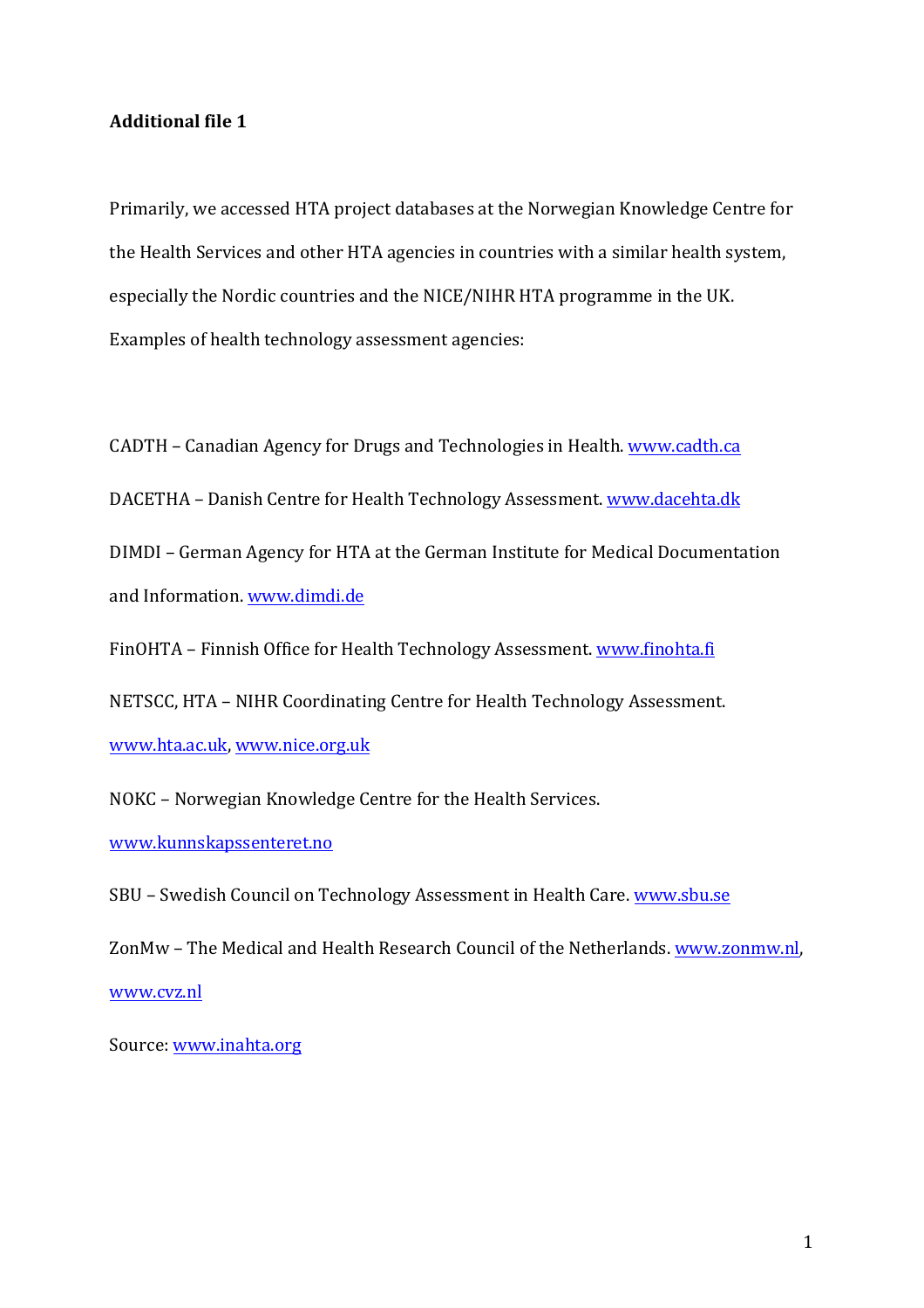Literature search carried out in March/April and November/December 2011 for qualified articles in selected international databases. In the course of the search for relevant studies, the criteria in box 1 were identified as necessary and sufficient to estimate the lifetime OALYs as described in the article.

## **Box 1:**

Checklist: inclusion criteria for studies on condition-intervention pairs

- Clinical effectiveness is reported in terms of mean incremental Quality-Adjusted Life Years (QALY<sub>gain</sub>).
- Expected QALYs with standard care  $(QALE<sub>std</sub>)$  are reported, or available data on quality-adjustment weights and life expectancy with the condition are reported so that QALYs can be estimated.
- Lifetime horizon is used.
- Average age of the patients is reported.
- Undiscounted data is reported or available upon request.
- Standard care is used as the comparator.
- There are comparable levels of background mortality and general standard of health care.

The search strategy does not comply with current standards of a complete systematic

literature review; we are aware that relevant studies might have been ignored. The

quality of the studies was not assessed.

Listed in order of priority, i.e., we did not proceed to the next step if literature

appropriate for inclusion in our analysis was identified:

- 1) The Cochrane Library (CDSR, DARE, HTA and NHSEED)
- 2) CRD
- 3) Pubmed, Embase
- 4) ISI Web of Science
- 5) Google Scholar.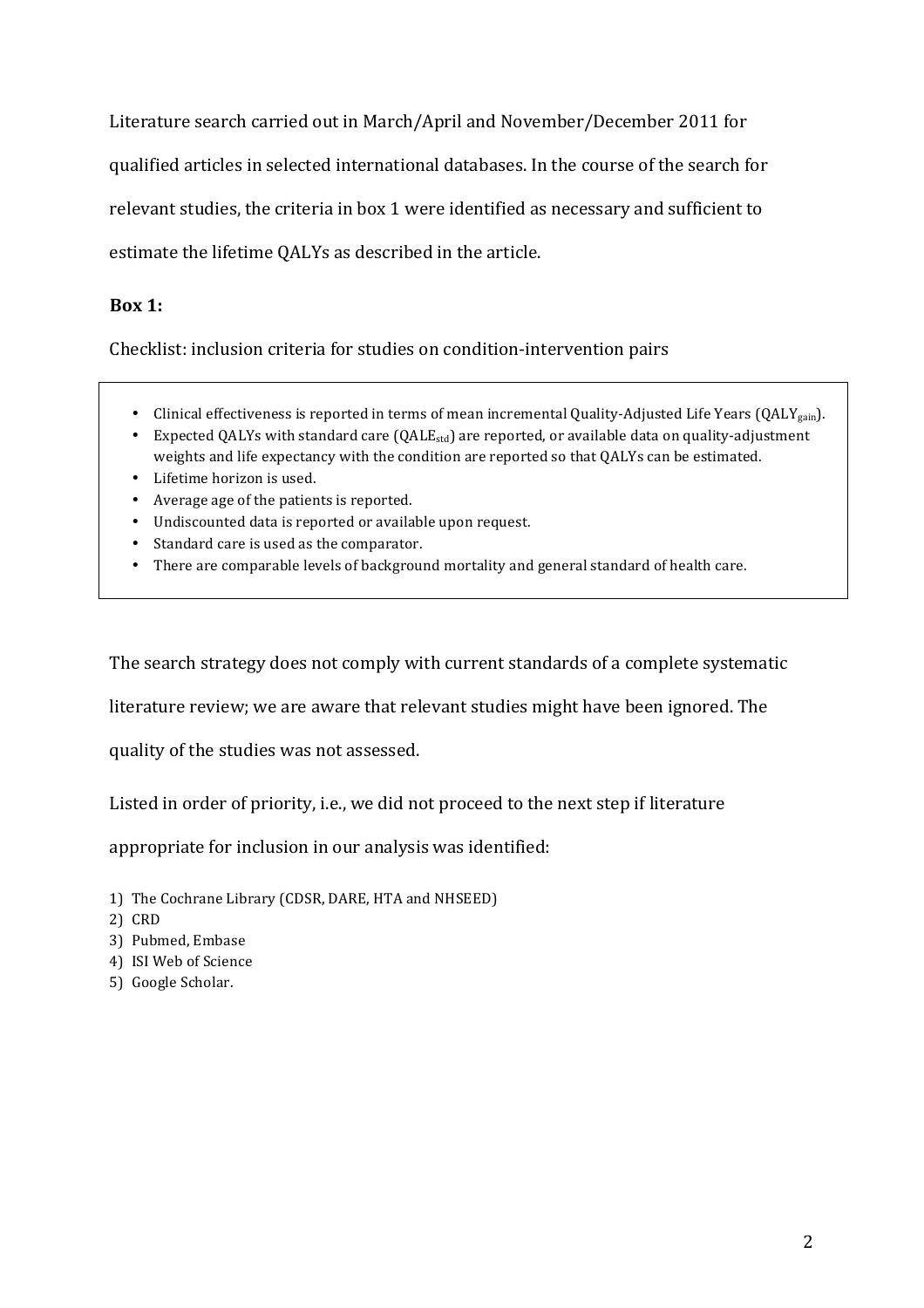## *Search terms used for conditions and interventions:*

| Condition                       | Intervention                      |
|---------------------------------|-----------------------------------|
| Morbid obesity, obesity         | Bariatric surgery, gastric bypass |
| Hip osteoarthritis              | Hip replacement, hip arthroplasty |
| Atrial fibrillation             | Catheter ablation, ablation       |
| <b>Deafness</b>                 | Cochlear implantation             |
| Stroke                          | Stroke unit, stroke management    |
| Rheumatoid arthritis            | TNF inhibitor                     |
| Depression                      | Therapy                           |
| Opioid dependence               | Maintenance therapy               |
| Multiple sclerosis              | Treatment                         |
| Attention deficit hyperactivity | Methylphenidate                   |
| disorder(ADHD)                  |                                   |
| Cerebral aneurysm               | Coiling                           |

We did not identify eligible studies reporting expected QALYs in a lifetime horizon for depression, opioid dependence, multiple sclerosis, and ADHD. These cases were exluded from the analysis.

We identified one non-economic evaluation that estimated quality-adjusted life expectancy (QALE) and loss of QALE for one of the selected diseases (Lee HY, Hwang JS, Jeng JS, Wang JD. Quality-adjusted life expectancy (QALE) and loss of QALE for patients with ischemic stroke and intracerebral hemorrhage: a 13-year follow-up. Stroke 2010;41(4):739-44).